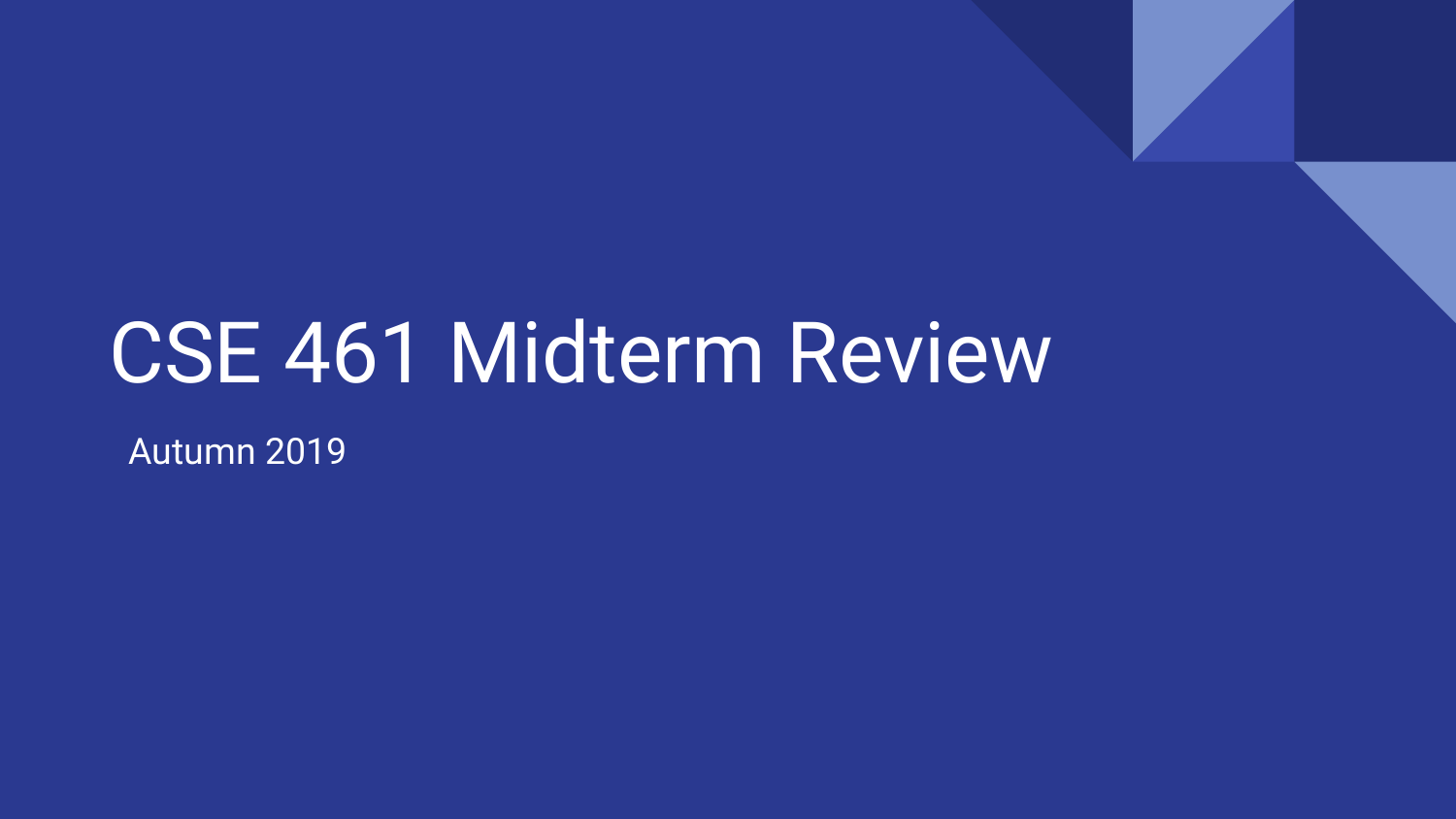## Section Overview

- ❖ Physical Layer
- ❖ Link Layer
- ❖ IP Layer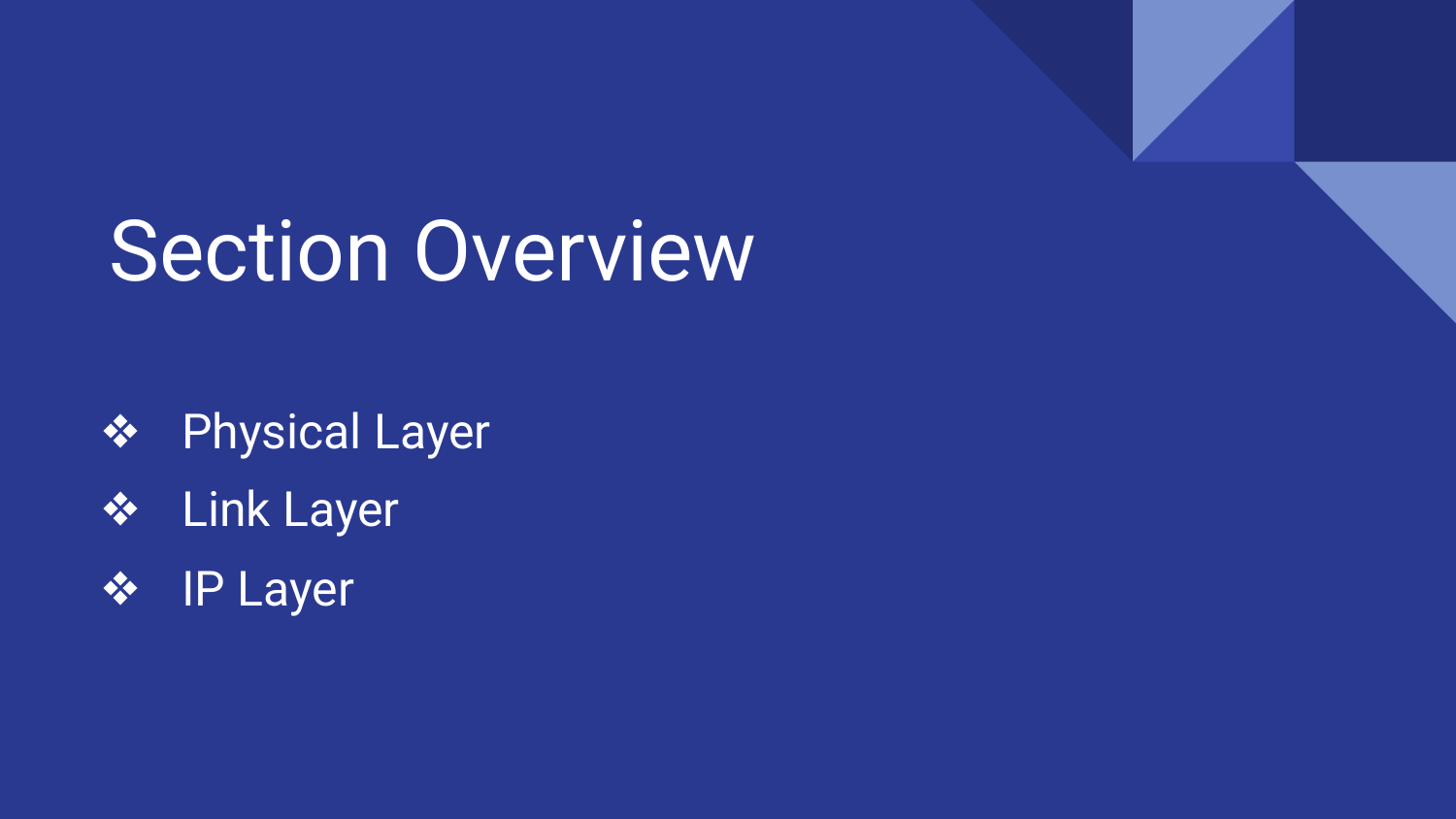# Physical Layer

Modulation Methods:

Amplitude, Frequency, Phase

Latency:

- **- Transmission Delay**
	- Δt between the 1st bit on the wire and the last bit on the wire
- **- Propagation Delay**
	- Time for bits to travel from one end to the other
- **- Bandwidth-Delay Product**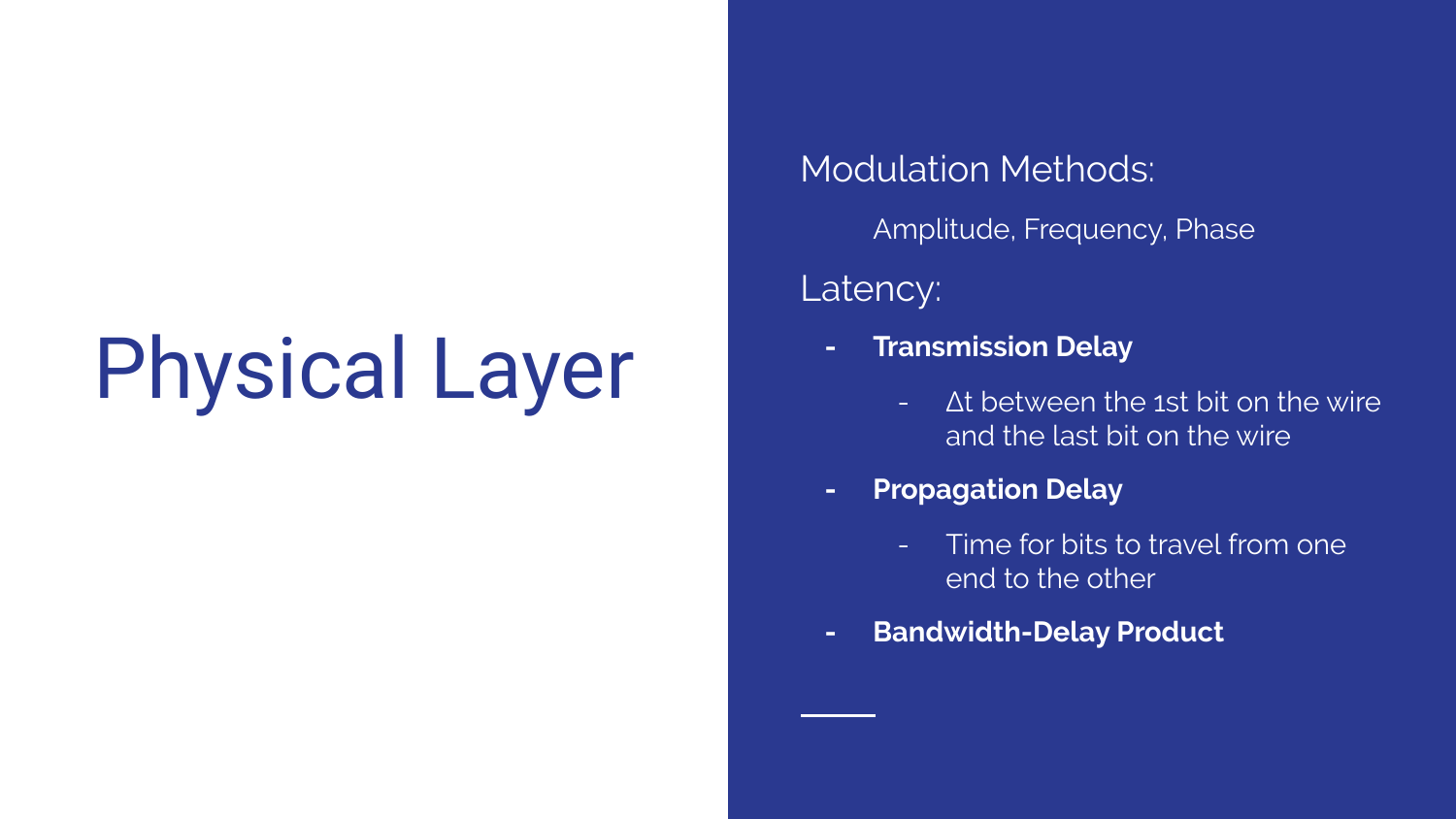### Shannon Capacity

The maximum rate of information that can be transmitted over a channel of a specified bandwidth in the presence of noise without loss:

 $C = B * log<sub>2</sub>(1 + S/N)$ 

C: Transmission rate B: Bandwidth S: Signal N: Noise

⇒ **Increasing Bandwidth is MUCH more effective than increasing Signal or decreasing Noise.**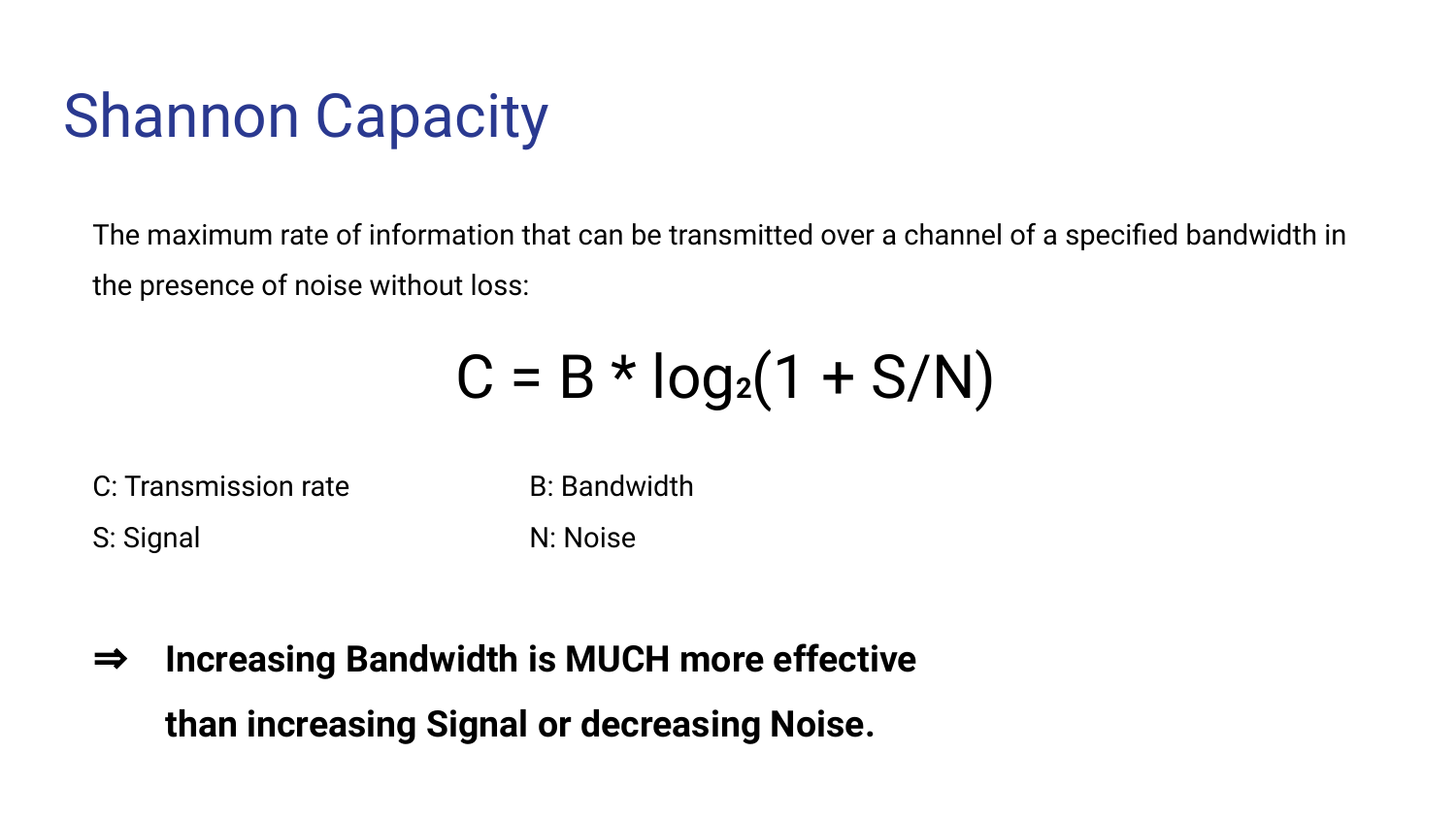## Link Layer

#### Framing:

Byte Counting, Byte Stuffing, Bit Stuffing Error Detection/Correction:

- **- Hamming Distance**
	- The minimum number of bits to change from valid codeword to another
- **- Parity Bit**
	- XOR corresponding bits
- **- Retransmissions:**
	- Automatic Repeat reQuest (ARQ)
	- Stop-and-Wait & Sliding window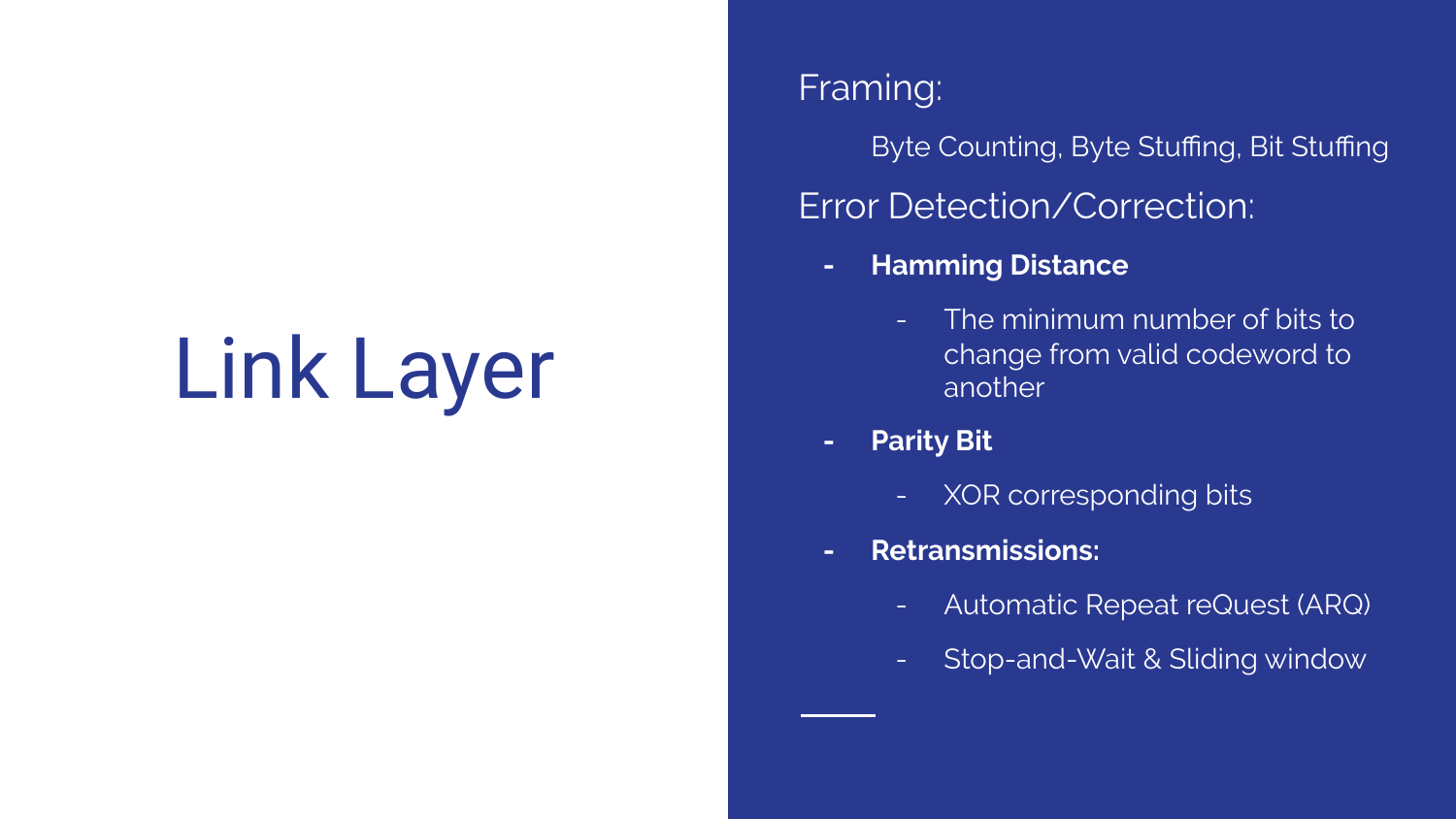#### Multiple Access Problem

- **- ALOHA:** Node just sends when it has traffic; if collision happens, wait for a random amount of time and try again.  $\Rightarrow$  Huge amount of loss under high load
- **- CSMA (Carrier Sense Multiple Access):** Listen before send. ⇨ Collision is still possible because of delay
- **- CSMA/CD (Carrier Sense Multiple Access with Collision Detection):** CSMA + Aborting JAM for the rest of the frame time  $\Rightarrow$  Minimum frame length of 2D seconds
- **- CSMA "Persistence":** CSMA + P(send) = 1 / N ⇨ Reduce the chance of collision
- **- Binary Exponential Backoff (BEB):** Doubles interval for each successive collision ⇨ Very efficient in practice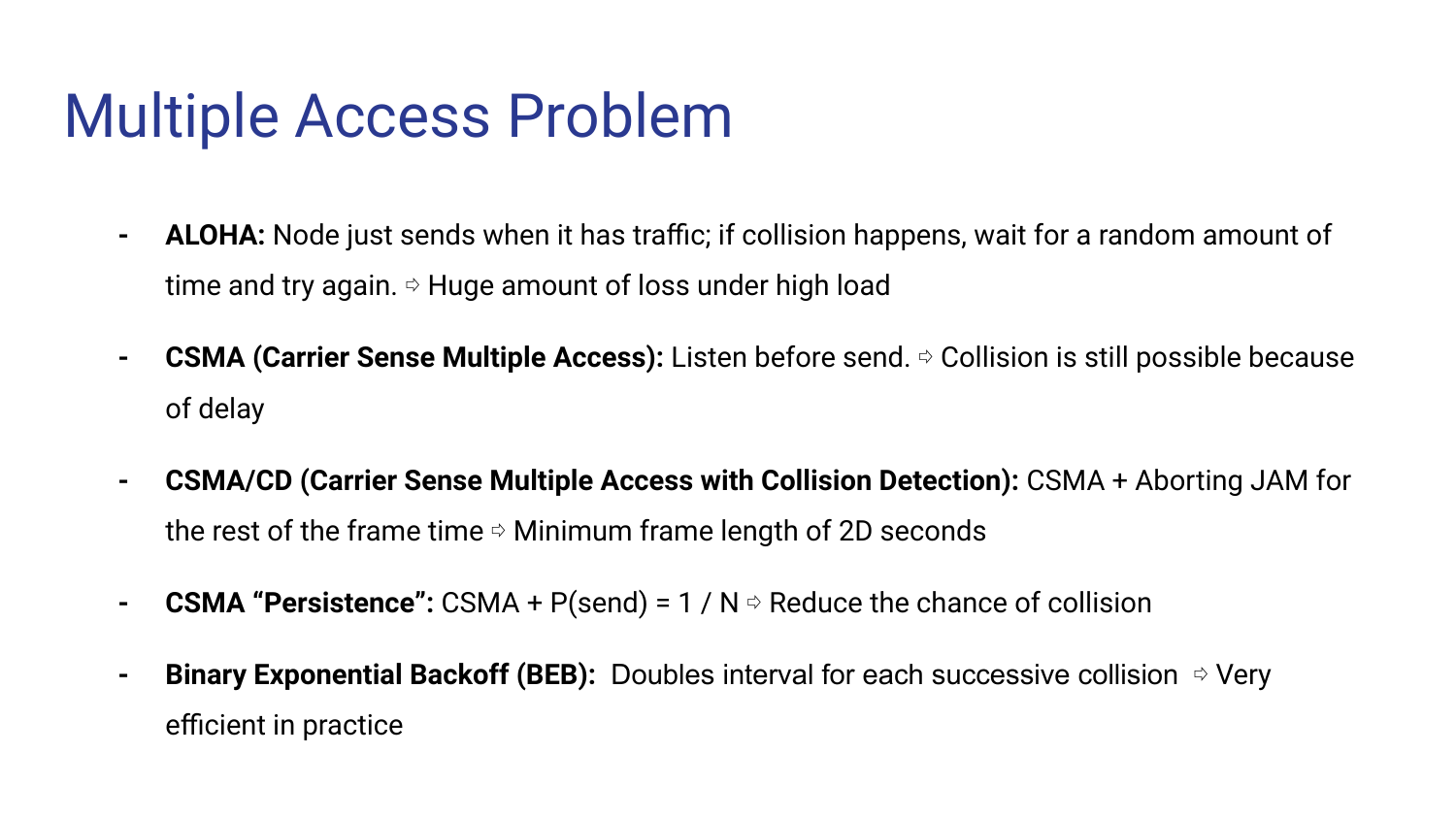### Hidden vs. Exposed Terminal Problem

- **- Hidden Node Problem:** Node A and node C both want to send to node B. Since A and C are out of each other's range, they can't "see" each other. Collision could happen if A and C are transmit to B simultaneously.
- **- Exposed Terminal Problem:** Node B wants to send to node A, node C wants to send to node D. B and C are near each other while A and D are far apart. B and C are afraid of interfering each other's transmission and would both "shut up."
- **- Solution?** RTS-CTS Mechanism!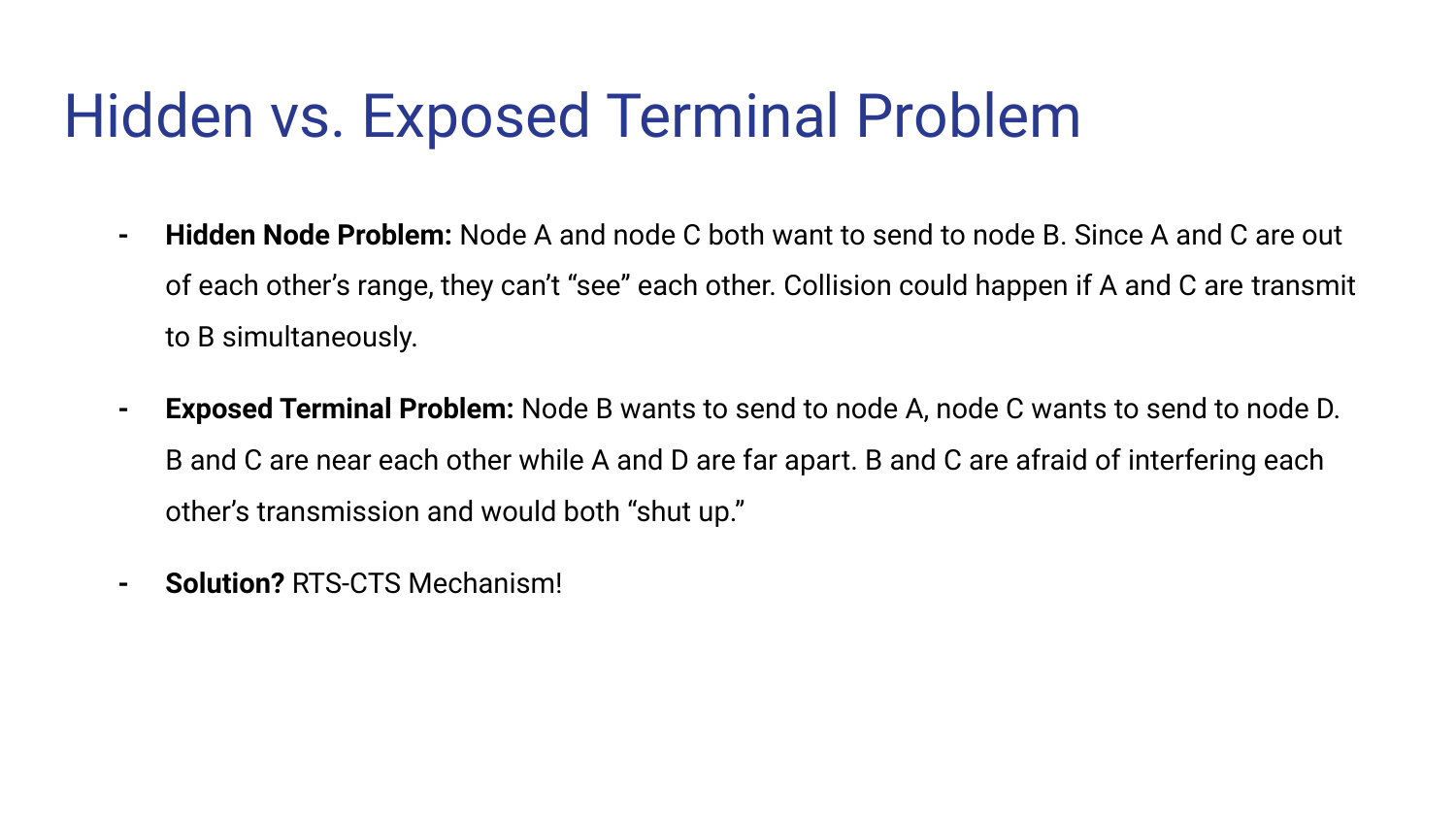### Switching

- **- Backward Learning:** Learn the sender's port by looking at the packets
- **- Spanning Tree Solution:**
	- Elect the root node of the tree (Usually the switch with the lowest address)
	- Grow tree based on the shortest distance from the root
	- Ports not on the spanning tree are turned off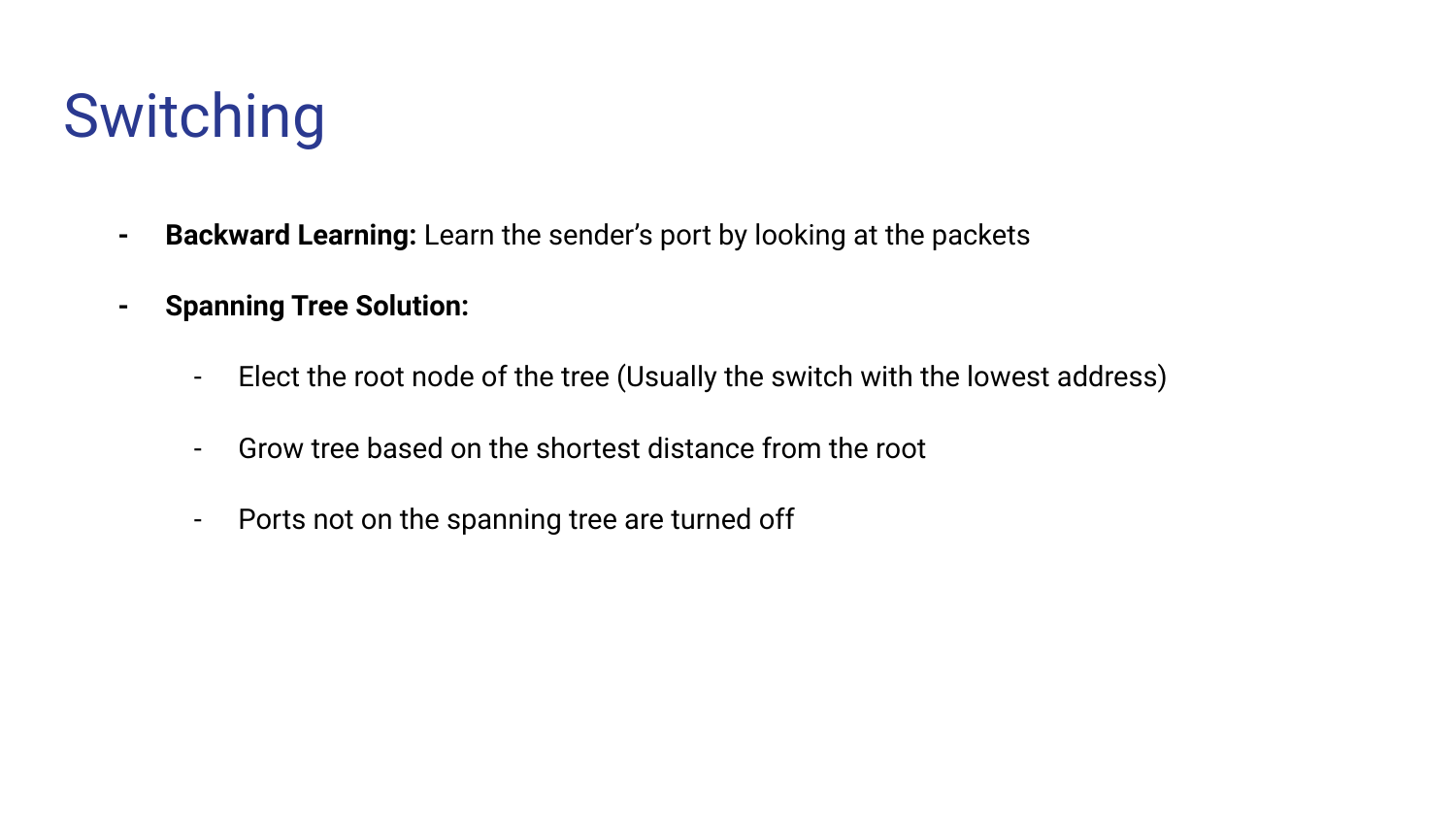# IP Layer

#### Datagram Model:

- Connectionless service
- Packets contain destination address
- Packets may use different paths
- Each router has a forwarding table keyed by ip address.

#### Virtual Circuit Model:

- Connection-oriented service
- Packets contain labels to identify the **circuit**
- Packets use the same path
- Each router has a forwarding table keyed by circuit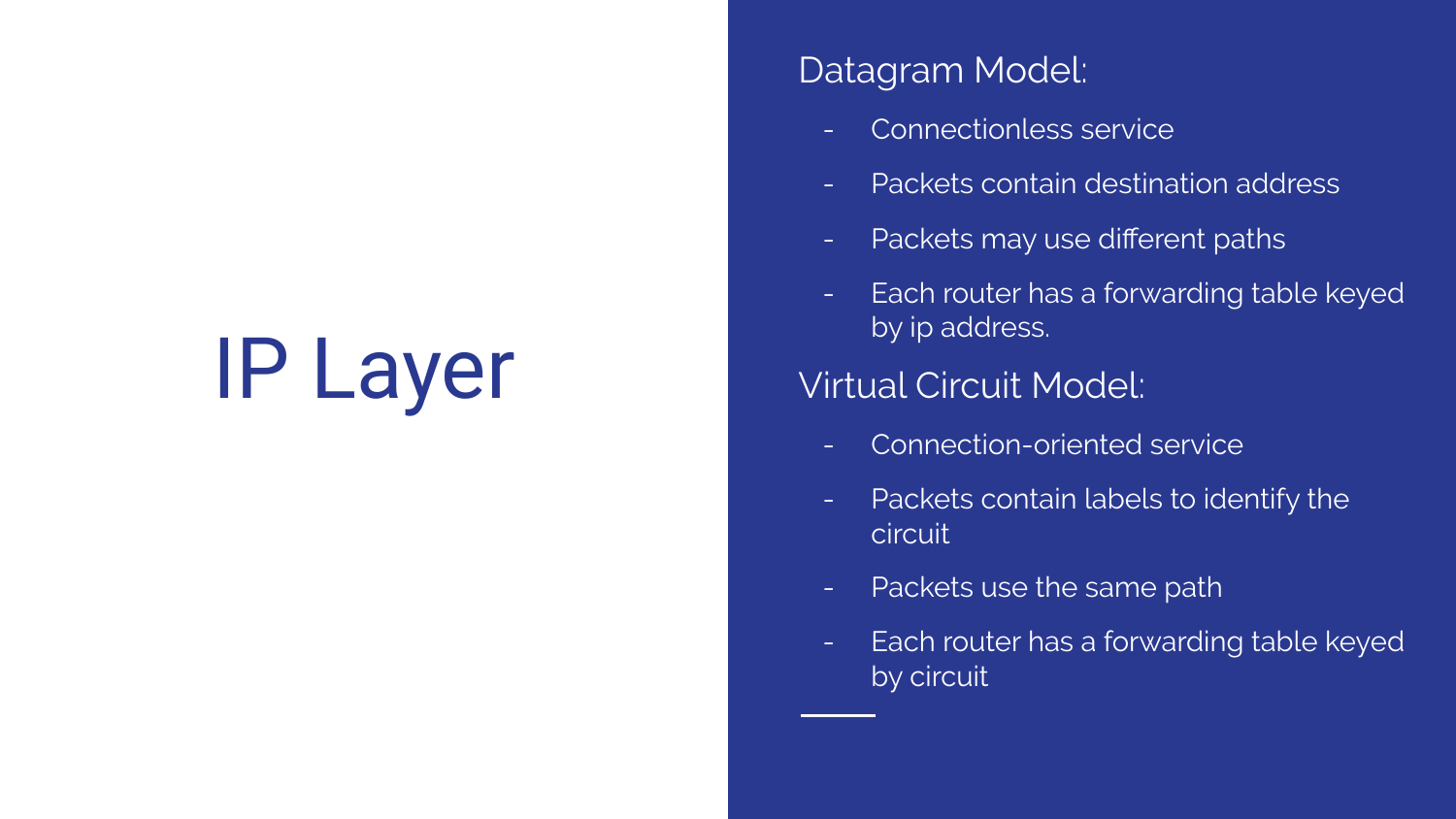#### Breakdown of IP

- **- Bootstrapping (DHCP)**
- **- Finding Link nodes (ARP)**
- **- Really big packets (Fragmentation)**
- **- Errors in the network (ICMP)**
- **- Running out of addresses (IPv6, NAT)**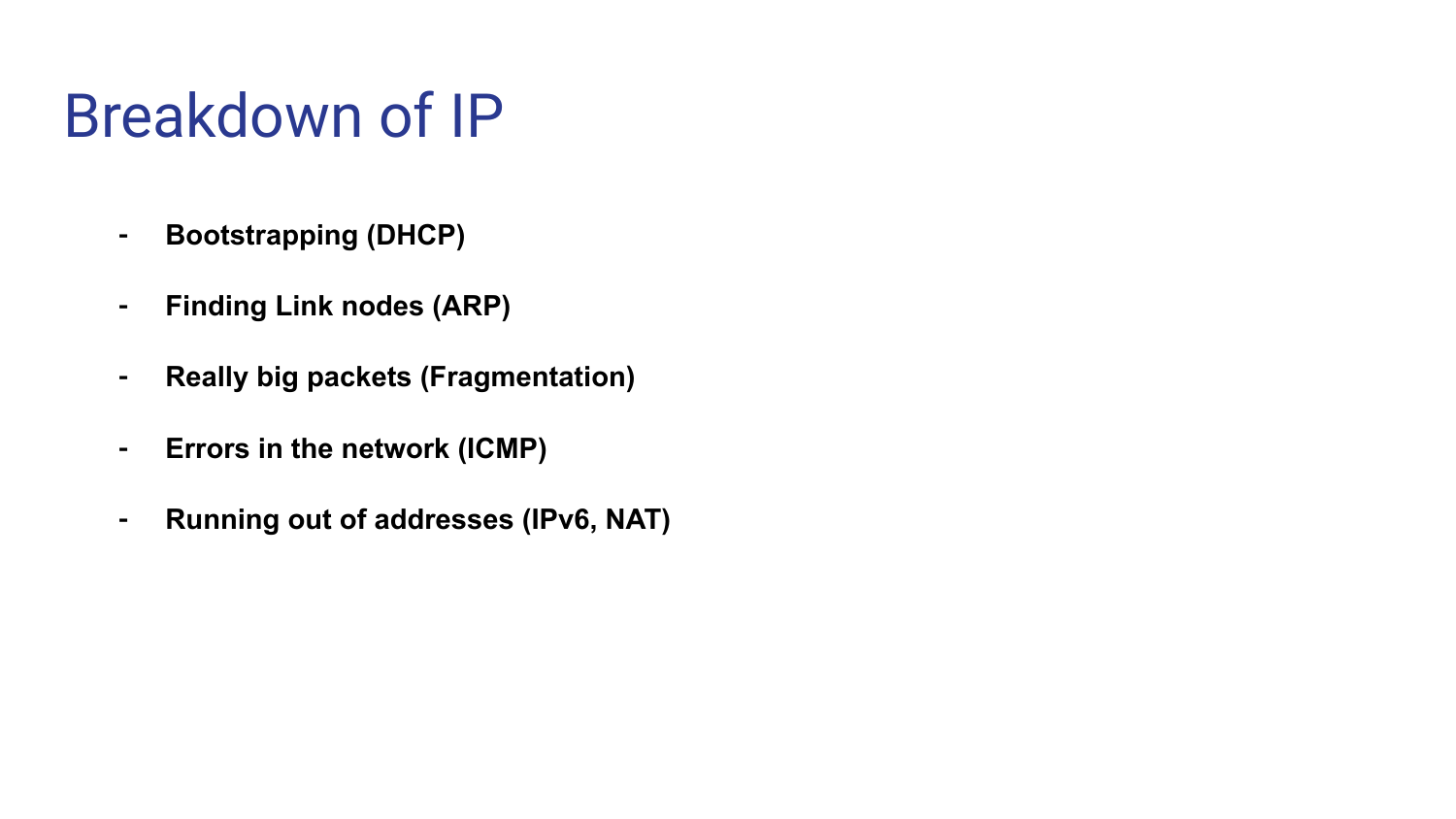#### DHCP

- **- Purpose:** Automatically configure addresses
- **- Steps of DHCP :**
	- The node broadcasts a DISCOVER message on the local network (255.255.255.255)
	- DHCP server responds with an OFFER message
	- The node sends a REQUEST message to the server, asking for an ip address
	- The server responds with an ACK message, assigning an ip address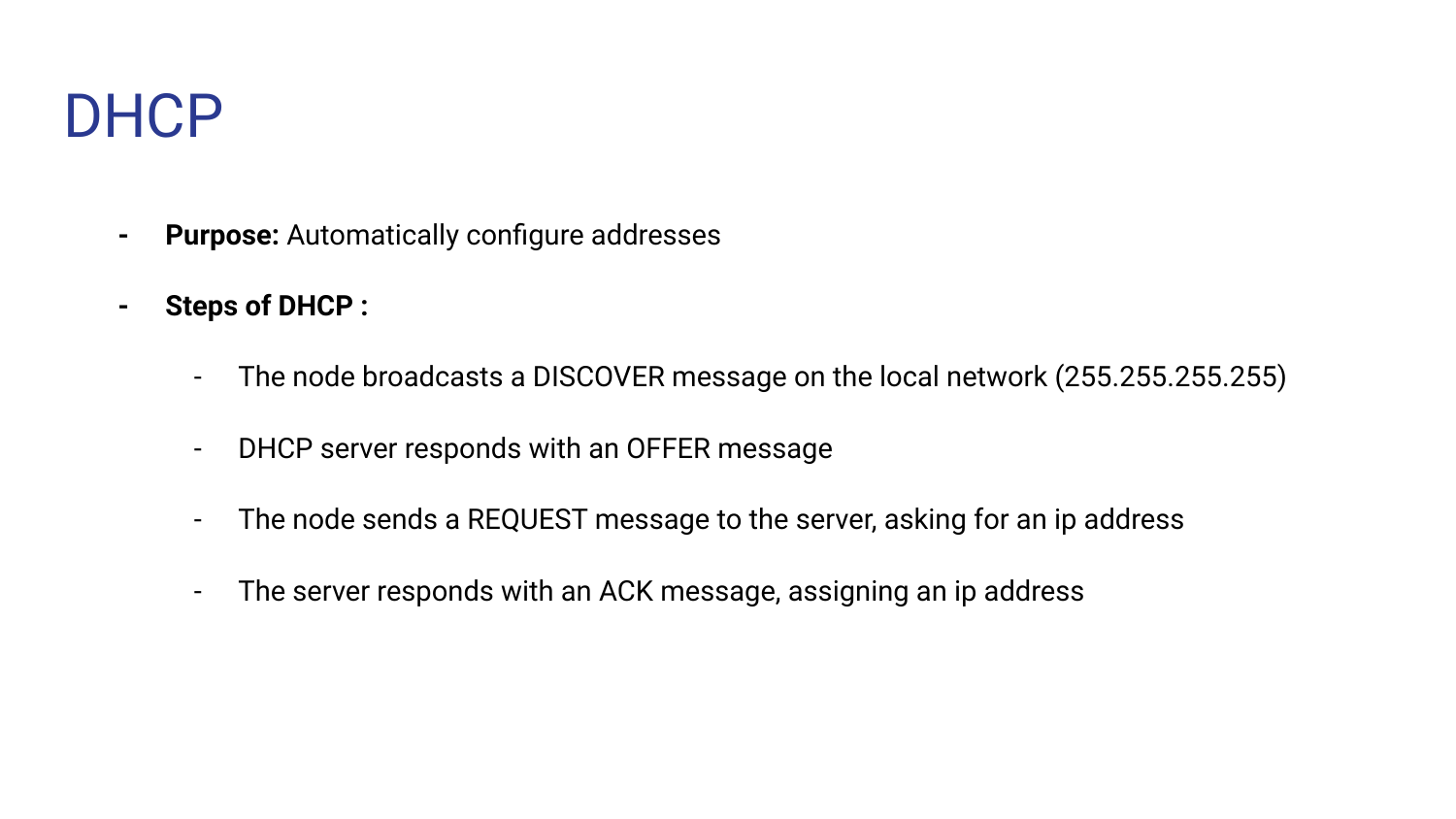### NAT (Network Address Translation)

**- Purpose:** Provide a solution to the exhaustion of ipv4 addresses

| <b>Private Address:</b>         | <b>Router Address:</b> | <b>Server Address:</b>           |
|---------------------------------|------------------------|----------------------------------|
| 192.168.1.2                     | 12.11.8.1              | 18.21.9.22                       |
| <b>Host</b>                     | <b>Router</b>          | <b>Internet</b><br><b>Server</b> |
| <b>NAT</b><br><b>Forwarding</b> | <b>Private Address</b> | <b>Public Address</b>            |
| <b>Table</b>                    | 192.168.1.2:12345      | 12.11.8.1:22222                  |